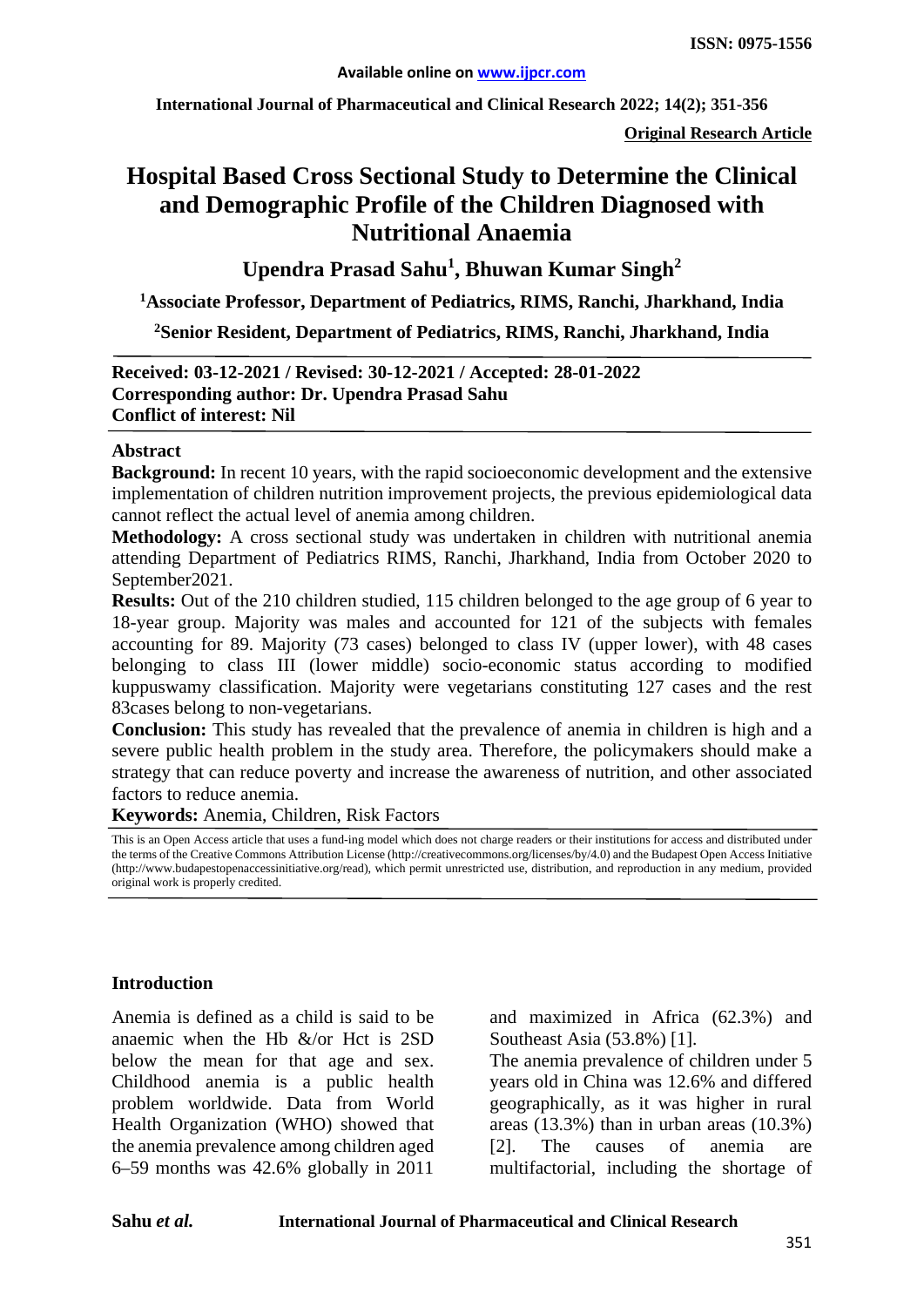hematopoietic materials (e.g., iron, folic acid, vitamin B12), infectious diseases (e.g., malaria) and inherited hemoglobin diseases [3]. Iron deficiency is a common cause of anemia in children and is associated with 86-93% of anemia in children [4]. Many observational studies indicate that the independent risk factors of anemia in children include preterm birth, low birth weight, and maternal anemia [5- 9].

Anemia during childhood adversely affects mental, physical and social development of the children in short- and long-term outcome; it causes abnormalities of immune function, poor motor and cognitive development, poor school performance, and reduced work productivity in the life of the children, thereby decreasing earning potentials and negatively affect national economic growth. [10-13]

A variety of behavioral disturbances have been observed in iron-deficient children. They include irritable and disruptive behaviors have short attention spans and lack of interest in their surroundings.

Neurological development in infants and scholastic performance in older children are impaired. An attention deficit was the fundamental abnormality in most. Epithelial tissue changes Iron-deficient patients are characterized by defective structure or function of epithelial tissue. Especially affected are the nails, tongue, mouth and stomach.[14]

Fingernails may become brittle, fragile or longitudinally ridged. More typical are

thinning, flattening and finally spoon shaped nails. Peripheral smear blood picture shows anisocytes and poikilocytes apart from microcytic and hypochromic red cells. Anisopoikilocytosis is an important early sign in iron deficiency. Presence of hypochromic red cells in peripheral smear is a good indicator of iron deficiency, but few other conditions, which give rise to a hypochromic microcytic picture needs to be differentiated from iron deficiency, like anemia of chronic diseases, thalassemia, sideroblastic anemia and lead poisoning [15].

Mean corpuscular volume (MCV), mean corpuscular hemoglobin (MCH) are reduced whereas mean corpuscular hemoglobin concentration (MCHC) is reduced in long standing or severe anaemia. The MCV (75-95fl), MCHC (30-36gm/dl), MCH (29-34pg), and RDW is 11.5% to 14.5%. The degree of change in the red cell indices is related in part to the duration and in part to the severity of anemia.

# **Materials and Methods:**

The present cross sectional study was conducted in children diagnosed with nutritional anemia attended department of Pediatrics RIMS, Ranchi, Jharkhand,India from October 2020 to September 2021.

# **Inclusion criteria:**

- Children 6-14 years age
- Nutritional anaemia

# **Exclusion criteria:**

• Children with congenital disease

| Age group            | Male       | Female | Total |
|----------------------|------------|--------|-------|
| $6$ month $-6$ years | 41         | 33     | 74    |
| 6 year $-14$ years   | 67         | 48     | 15    |
| 14-year $-18$ year   | $\sqrt{2}$ |        |       |
| Total                | $\bigcap$  | 89     | 210   |

**Table 1: Age and sex wise distribution of cases**

Out of the 210 children studied, 115 children belonged to the age group of 6 year to 14 year and 74 children belong to 6 months to 6-year age group and 21 children belongs to 14 years to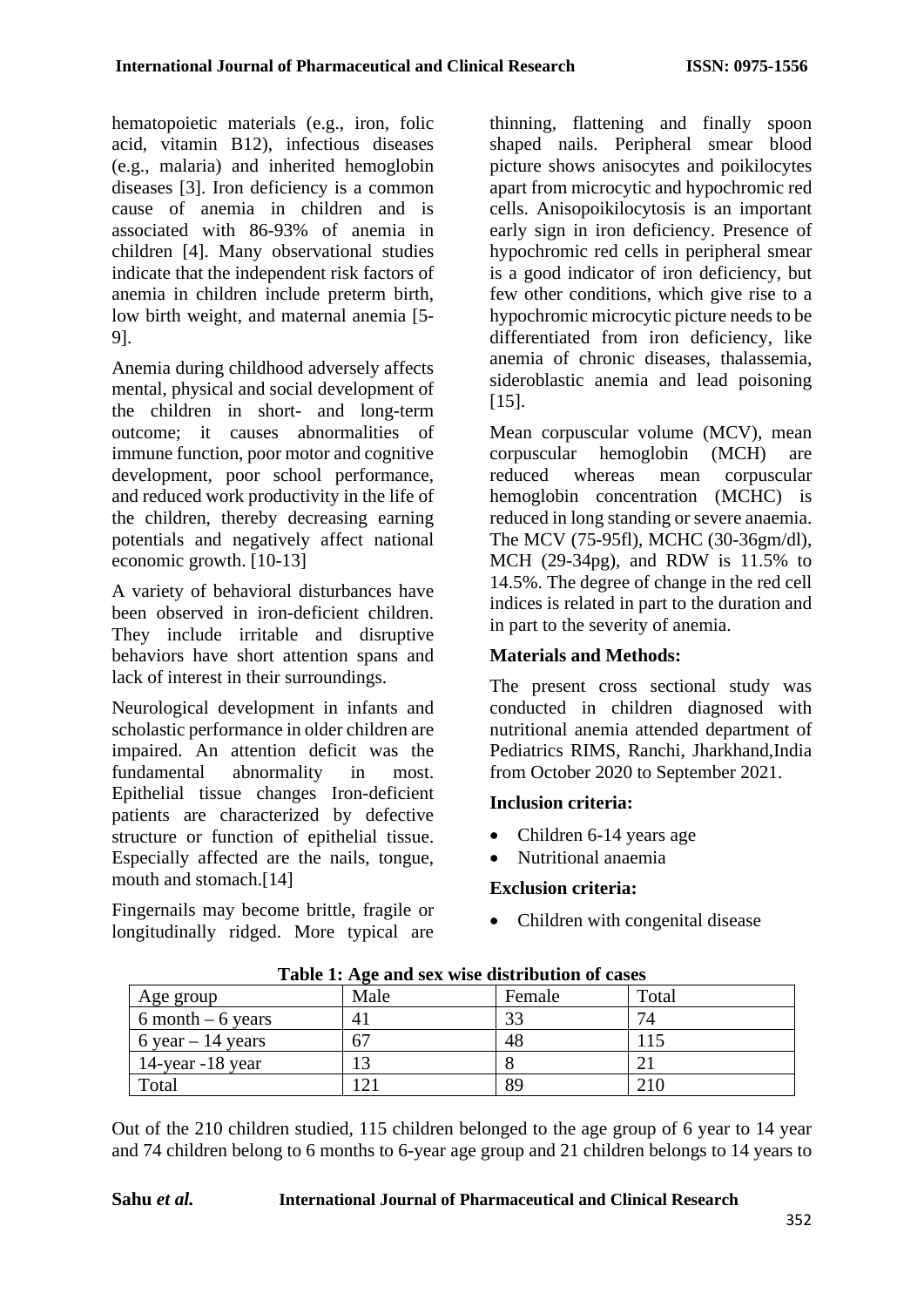18 year age group. Out of the 210 children studied, majority was males and accounted for 121 of the subjects with females accounting for 89.

| Socio-Economic status | Number of Cases |
|-----------------------|-----------------|
| Class I               | 20              |
| Class II              | 31              |
| Class III             | 48              |
| Class IV              | 73              |
| Class V               | 38              |
| Total                 | 210             |

|  |  |  | Table 2: Socio economic status wise distribution of cases |  |  |  |  |  |  |
|--|--|--|-----------------------------------------------------------|--|--|--|--|--|--|
|--|--|--|-----------------------------------------------------------|--|--|--|--|--|--|

Out of 210 children studied, majority (73 cases) belonged to class IV (upper lower), with 548cases belonging to class III (lower middle) socio-economic status according to Modified Kuppuswamy classification.

#### **Table 3: Dietary Habits wise distribution of cases**

| Dietary habit  | Number of cases |
|----------------|-----------------|
| Vegetarian     |                 |
| Non-vegetarian | $\Omega$        |
| Total          |                 |

Majority was vegetarian constituting 127 cases, and the rest 83 cases belong to non-vegetarians.

| Table 4: Chnical manifestations |                 |  |
|---------------------------------|-----------------|--|
| Symptoms                        | Number of cases |  |
| Pallor                          | 125             |  |
| Bald tongue                     | 18              |  |
| Platynchia                      | 57              |  |
| Murmur                          |                 |  |

# **Table 4: Clinical manifestations**

Out of 210 cases, pallor was the predominant clinical manifestation followed by platynchia.

| Type of Anaemia  | Number of cases |  |  |
|------------------|-----------------|--|--|
| Mild anaemia     | 24              |  |  |
| Moderate anaemia | 52              |  |  |
| Severe anaemia   | 30              |  |  |
| Normal           | l 04            |  |  |

#### **Table 5: Classification of Anemia**

Out of 210 children studied, 24 cases had mild Anemia (Hb- 10-12 gm/dl) and 52 cases had moderate anaemia (Hb- 7-10 gm/dl) and 30 cases had severe anaemia (Hb <7gm).

#### **Discussion:**

The finding of this study showed that the overall anemia prevalence among children aged 6–71 months in rural Hunan Province was 8.8%, which was significantly lower than the preschool children in Africa (50.4– 70.9%) or Latin America and Caribbean (32.9%) [17, 18, 19], but was slightly

higher than the children aged 6–59 months in America in 2016 (8.6%) [20].

In our study, out of the 210 children studied, 115 children belonged to the age group of 6 year to 14-year group. Majority was males and accounted for 121 of the subjects with females accounting for 89. Majority (73 cases) belonged to class IV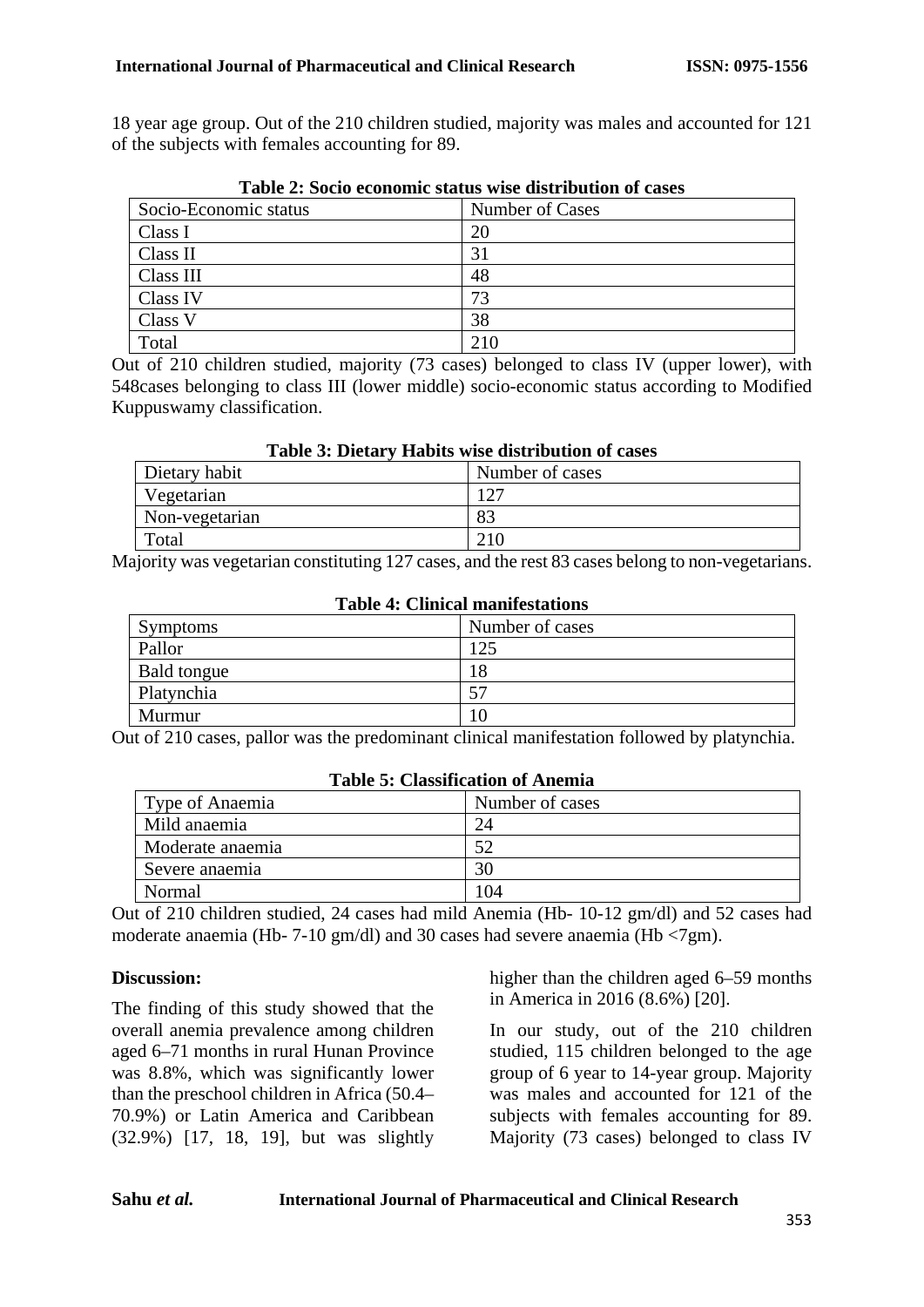(upper lower), with 48 cases belonging to class III (lower middle) socio-economic status according to modified kuppuswamy classification. Majority were vegetarians constituting 127 cases and the rest 83 cases belong to non-vegetarians

A pre-planned questionnaire was used to collect the health details of the children. The children were grouped according to age. Prevalence of anaemia as per the World Health Organization recommended cut off value of haemoglobin, among these children was 52.88%. The frequency of the prevalence of anaemia was significantly higher amongst girls as compared to boys. Results of the study population reveal that 52.88% were anemic, girls (67.77%) were 32.2% higher than the boys (35.55%) and anemic children were underweight [21].

High family income was also identified as a protective factor for childhood anemia, which was supported by previous studies [22].

Studies done prior to 1985, in India, gave an average prevalence rate of 68% in preschool children. The prevalence in different studies varied from 48 to 95%, placing all the states of India under the high magnitude category. However, this data is for children under five years of age and a specific age group of children under two years is not studied separately, where the prevalence is expected to be higher. Based on studies by the National Nutrition Monitoring Bureau, anaemia prevalence among children one to five years of age is around 66%, with a wide range of 33 to 93% across different states. Kotecha and Kotecha studied anemia prevalence in children under three years of age in Vadodara urban slum and found anemia prevalence to be as high as 91% [22-25].

# **Conclusion:**

This study has revealed that the prevalence of anemia in children is high and a severe public health problem in the study area. Therefore, the policymakers should make a strategy that can reduce poverty and increase the awareness of nutrition, and other associated factors to reduce anemia.

# **References:**

- 1. World Health Organization. The global prevalence of anemia in 2011. Geneva: World Health Organization; 2015.
- 2. Ministry of Health. The nutrition development report of Chinese children aged  $0-6$  (2012). Beijing: Ministry of Health; 2012. (In Chinese).
- 3. Allali S, Brousse V, Sacri AS, Chalumeau M, de Montalembert M. Anemia in children: prevalence, causes, diagnostic work-up, and long-term consequences. Expert Rev Hematol. 2017;10(11):1023–8.
- 4. Houghton LA, Trilok-Kumar G, McIntosh D, Haszard JJ, Harper MJ, Reid M, et al. Multiple micronutrient status and predictors of anemia in young children aged 12-23 months living in New Delhi, India. PLoS One. 2019; 14(2): e0209564.
- 5. Li Q, Liang F, Liang W, Shi W, Han Y. Prevalence of anemia and its associated risk factors among 6-months-old infants in Beijing. Front Pediatr. 2019; 7:286.
- 6. Xin QQ, Chen BW, Yin DL, Xiao F, Li RL, Yin T, et al. Prevalence of anemia and its risk factors among children under 36 months old in China. J Trop Pediatr. 2017;63(1):36–42.
- 7. Yang W, Li X, Li Y, Zhang S, Liu L, Wang X, et al. Anemia, malnutrition and their correlations with sociodemographic characteristics and feeding practices among infants aged 0- 18 months in rural areas of Shaanxi province in northwestern China: a cross-sectional study. BMC Public Health. 2012; 12:1127.
- 8. Prieto-Patron A, Van der Horst K, Hutton ZV, Detzel P. Association between anaemia in Children 6 to 23 months old and child, mother, household and feeding Indicators. Nutrients. 2018; 10(9). pii: E1269.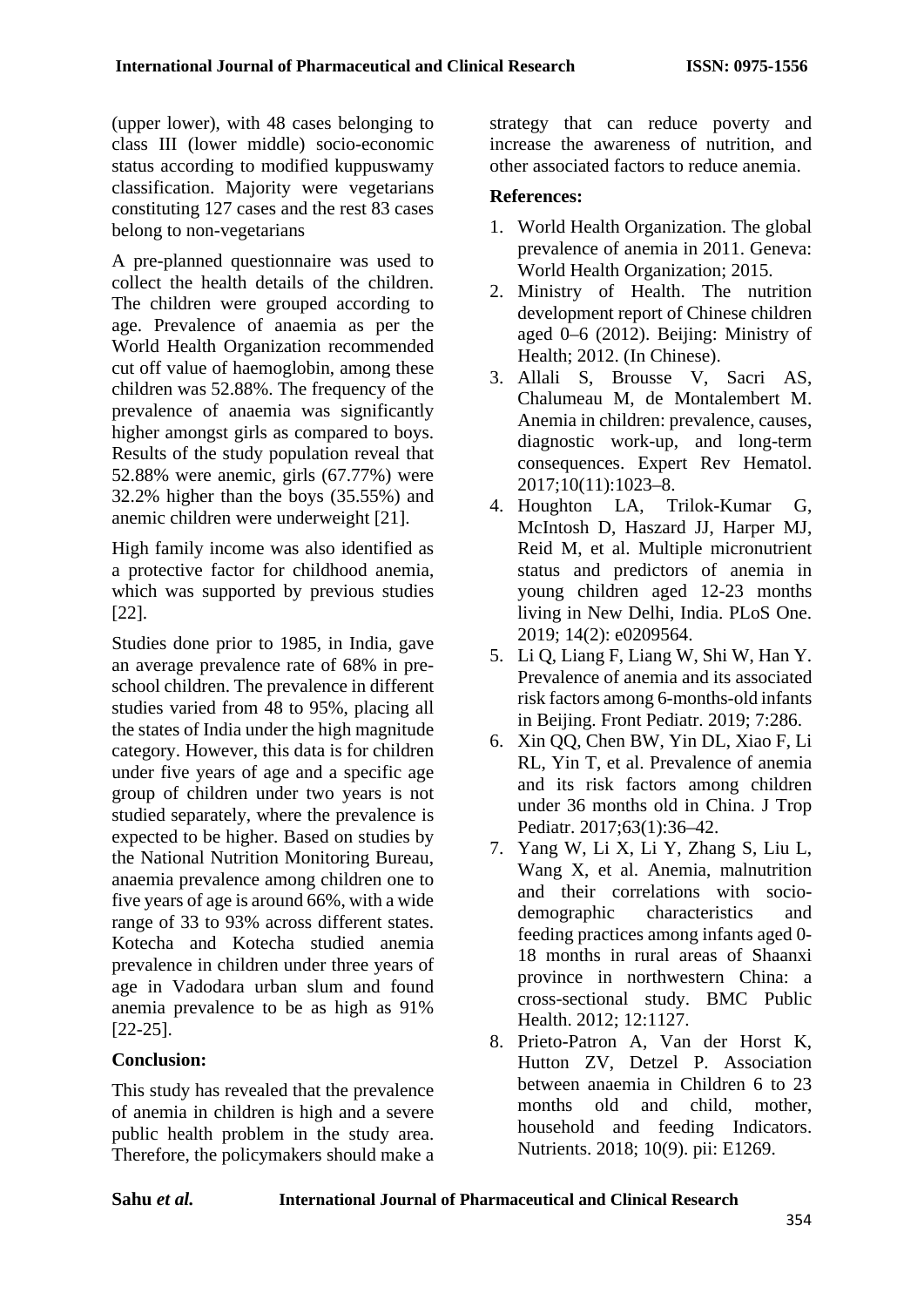- 9. Ntenda PAM, Nkoka O, Bass P, Senghore T. Maternal anemia is a potential risk factor for anemia in children aged 6-59 months in southern Africa: a multilevel analysis. BMC Public Health. 2018;18(1):650.
- 10. Ntenda PAM, Nkoka O, Bass P, Senghore T. Maternal anemia is a potential risk factor for anemia in children aged 6-59 months in southern Africa: a multilevel analysis. BMC Public Health. 2018;18(1):650.
- 11. Grantham-McGregor S, Baker-Henningham H. Iron deficiency in childhood causes and consequences for child development. Annales Nestle´ (English ed). 2010; 68(3):105–19.
- 12. Oppenheimer SJ. Iron and its relation to immunity and infectious disease. The Journal of nutrition. 2001; 131(2):616S–35S.
- 13. Lozoff B. Iron deficiency and child development. Food and nutrition bulletin. 2007; 28(4\_suppl4): S560– S71.
- 14. Haas JD, Brownlie IVT. Iron deficiency and reduced work capacity: a critical review of the research to determine a causal relationship. The Journal of nutrition. 2001; 131(2):676S–90S.
- 15. Cook JD, Lynch SR. The liabilities of iron deficiency. Blood. 1986 Oct;68(4):803-9.
- 16. Bessman JD, Feinstein DI. Quantitative anisocytosis as a discriminant between iron deficiency and thalassemia minor. Blood. 1979 Feb; 53 (2):288-93.
- 17. Kotecha IS, Kotecha PV. Prevalence of Irondeficiency anemia in children 6-35 months of age in urban slum areas served by 0 integrated child development service project in Vadodara city: Department of Preventive and Social Medicine, Medical College Vadodara;2005.
- 18. Petry N, Jallow B, Sawo Y, Darboe MK, Barrow S, Sarr A, et al. Micronutrient deficiencies, nutritional status and the determinants of anemia in

children 0–59 months of age and nonpregnant women of reproductive age in The Gambia. Nutrients. 2019; 11(10). pii: E2275.

- 19. Nambiema A, Robert A, Yaya I. Prevalence and risk factors of anemia in children aged from 6 to 59 months in Togo: analysisi from Togo demographic and health survey data, 2013-2014. BMC Public Health. 2019;19(1):215.
- 20. Iglesias Vázquez L, Valera E, Villalobos M, Tous M, Arija V. Prevalence of anemia in children from Latin America and the Caribbean and effectiveness of nutritional interventions: systematic review and meta-analysis. Nutrients. 2019; 11(1). pii: E183.
- 21. World Health Organization. Prevalence of anaemia in children under 5.https://www.who.int/data /gho/data/indicators/indicatordetails/GHO/prevalence-of-anaemiain-children-under-5-years-(−). Accessed 30 Nov 2019.
- 22. Sudha GB, Sivapatnam S, Ebenezer WE, Prema A. Prevalence of anemia in the school children of Kattankulathur, Tamil Nadu, India. [www.ijnpnd.com/article.asp?issn=223](http://www.ijnpnd.com/article.asp?issn=2231-0738;year=2011) [1-0738;year=2011.](http://www.ijnpnd.com/article.asp?issn=2231-0738;year=2011)
- 23. Rao KV, Radhaiah G, Raju SV. Association of growth status and the prevalence of anaemia in preschool children. Indian J Med Res. 1980 Feb; 71:237- 46.
- 24. Singla PN, Gupta HP, Ahuja C, et al. Deficiency anaemias in preschool children--estimation of prevalence based on response to haematinic supplementation. J Trop Pediatr. 1982 Apr; 28(2):77-80.
- 25. National Nutrition Monitoring Bureau: of Micronutrient Deficiencies: NNMB Technical Report No. 22, National Institute of Nutrition;2003.